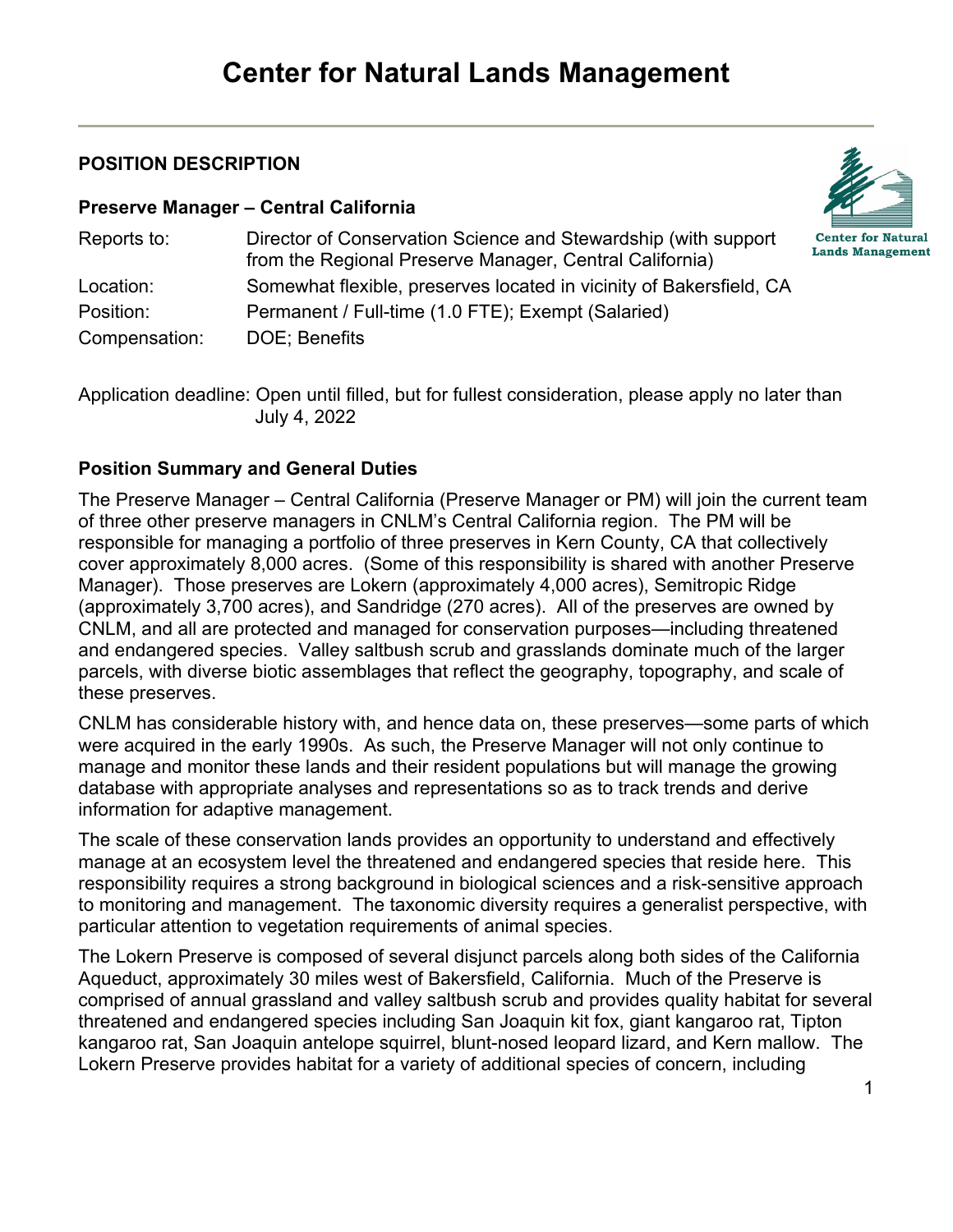burrowing owl, LeConte's thrasher, tri-colored blackbird, short-nosed kangaroo rat, and Tulare grasshopper mouse.

The major vegetative associations at the Semitropic Ridge Preserve include valley saltbush scrub and valley sink scrub. The (state and/or federal) listed animal taxa that are the focus of conservation here are similar to those at Lokern. Semitropic Ridge Preserve together with adjacent natural lands forms one of the largest natural remnants of the San Joaquin Valley. The western border of the Preserve is contiguous with the Northern Semitropic Ridge Ecological Reserve, owned by the California Department of Fish and Wildlife. The Kern National Wildlife Refuge is approximately five miles north of the Preserve.

The Sand Ridge Preserve encompasses a portion of a narrow sandy ridge and part of the floodplain of Caliente Creek, an intermittent stream with headwaters in the Sierra Nevada and Piute Mountains. The ridge-top sand system is highly isolated from similar habitat and hosts several rare and endangered species including Bakersfield cactus, Sand Ridge Jerusalem cricket, and the giant flower-loving fly—the latter two species currently only being found at Sand Ridge Preserve. Despite its small size relative to the other two preserves in this portfolio, Sand Ridge is not only a refugium for imperiled species, but it is currently undergoing considerable enhancement activity. A new species of legless lizard*—Anniella grinnelli—was* discovered recently on the Preserve. CNLM staff have been actively expanding the occurrence of Bakersfield cactus with planting, monitoring efficacy of weed management treatments, and acquiring adjacent property to provide a larger and more defensible preserve for the species of conservation focus. The plant communities at Sand Ridge Preserve are a unique assemblage of San Joaquin Valley and Mojave Desert plants. Although there is a trail on the Preserve, it is currently closed due to the sensitivity of resident animal and plant populations and ongoing enhancement activities.

CNLM's Central California Region is both a region in which CNLM has a long history of stewardship as well as one of recent and substantial expansion in CNLM's conservation portfolio. Currently in the Central California Region (which does not include the CNLM Santa Cruz County preserves), there are eight preserves with sizes between 40 and 25,000 acres distributed among Kern, San Benito, Fresno, Kings, Monterey, San Luis Obispo, and Tulare Counties. Almost all of these preserves are owned in fee by CNLM, with one that is protected (but not managed) by CNLM with a conservation easement that CNLM monitors, enforces, and defends.

The Preserve Manager will be responsible for management at both landscape and population levels. Stewardship activities include occasional restoration or enhancement activities; integrated pest management including chemical control of exotics if needed and/or mechanical control; management of grazing activities; biological monitoring; revising management plans; preparing annual budgets, work plans, and reports; analyzing recent and accumulated data and presenting results appropriately; and active engagement of regulatory agency personnel and other collaborators and contractors needed for specialized services.

The Preserve Manager will provide resource management in accordance with the conservation values and regulatory requirements of the Preserves, CNLM's stewardship standards and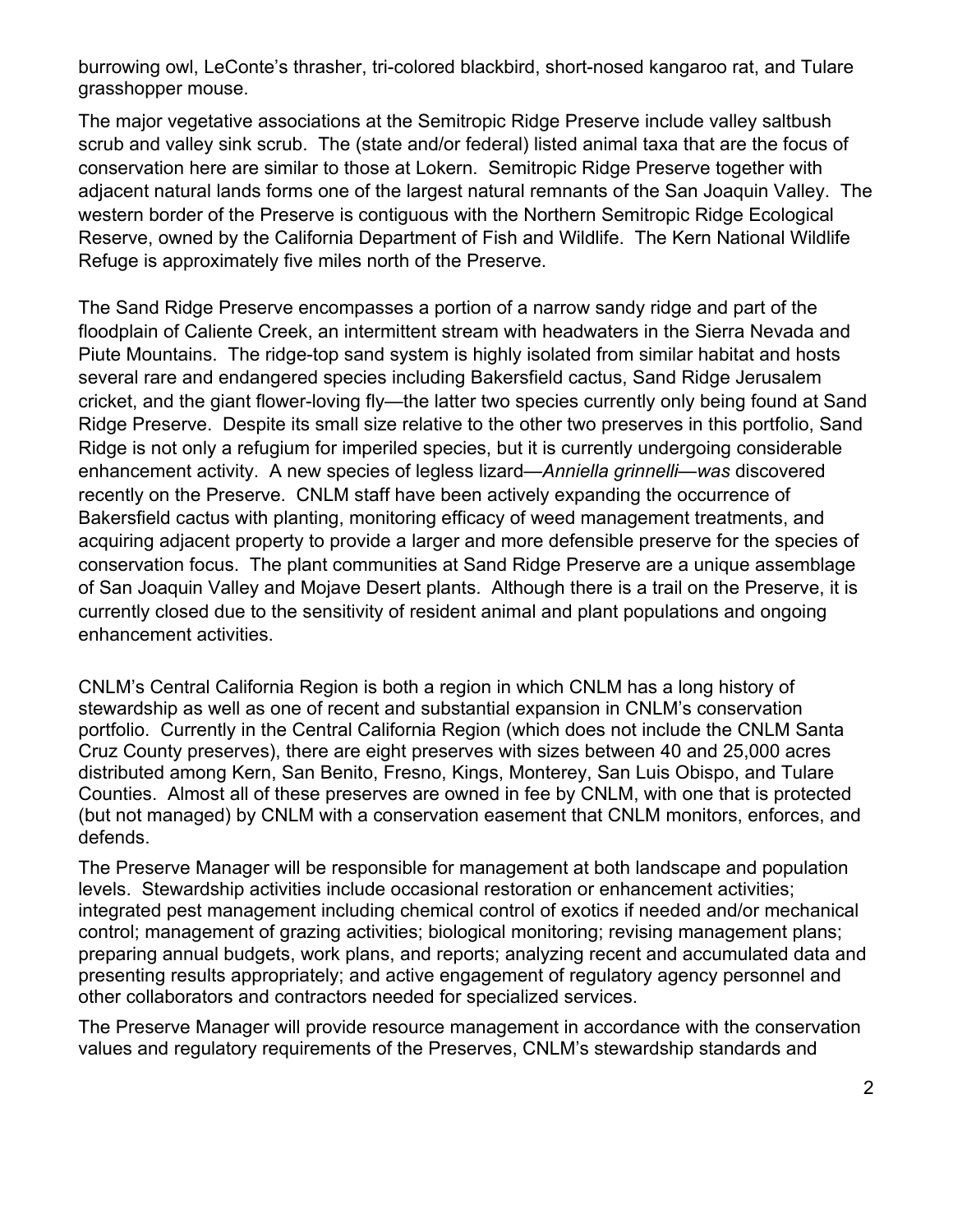practices (which also reflect and exceed Land Trust Accreditation Commission standards), and the preserve-specific management plans. This position requires maintenance of a home office for which CNLM provides a stipend. A company vehicle may be provided at management's discretion. There is a considerable degree of autonomy (and responsibility) associated with this position because of CNLM's organizational structure which focuses on preserve management rather than high levels of administration and supervision. In addition to the management of this portfolio of preserves, the PM will contribute to CNLM's expertise and documentation of 'best management practices' for managing rare and protected plant and animal species. The PM will participate in internal and external stewardship and conservation science events and as needed, participate in the acquisition of new preserves.

### **About CNLM**

The Center for Natural Lands Management (CNLM) is a nonprofit 501(c)(3) organization, created in 1990, whose mission is the perpetual stewardship of natural and created conservation lands, sensitive species, and their resident ecosystems. Conservation stewardship activities are practiced on preserves in California, Oregon, and Washington. CNLM currently has a preserve portfolio of over 100 preserves that combined represent more than 75,000 acres of high conservation value.

The majority (>90) of CNLM's preserves are in California, encompassing over 70,000 acres throughout the state, with new preserves added intermittently. The preserves vary in size from three to thousands of acres and are managed under direct ownership, conservation easements, or management contracts. For purposes of organizational structure and oversight, CNLM's California preserves are organized into (currently four) regions: Northern California, Central California, Orange/Riverside County, and San Diego County.

Central to CNLM's mission and fundamental to its success are the principles of rigorous cost estimation for managing conservation areas in perpetuity and application of appropriate scientific information for conservation and restoration. CNLM staff developed the iconic "PAR" software and made it available (now through subscription to the app) to the conservation community to assist with determination of perpetual stewardship costs. Financial support for CNLM's conservation activities is primarily acquired from earnings on investments (endowments) that are professionally managed. Conservation properties are typically acquired through mitigation processes—as such the properties have been well vetted for conservation value and are accompanied by perpetual stewardship funding. In addition to its fee title properties, CNLM monitors and defends conservation easements it has been granted over many properties and works collaboratively with natural resource regulatory agencies to protect and maintain conservation values.

CNLM is culturally significant in its focus on rare and vulnerable species, small populations, and sensitive habitats. Such responsibilities require stewardship staff with a strong background in natural sciences, the ability to apply principles from conservation biology with experienced discretion, and a passion for contributing to conservation success through long term, on-theground, management. To fulfill its conservation mission, CNLM has a well-established practice of selecting for and investing in excellent staff.

Given the dispersed nature of its preserves throughout California, and in Washington and Oregon, almost all CNLM staff work from home offices—accessing and posting information in a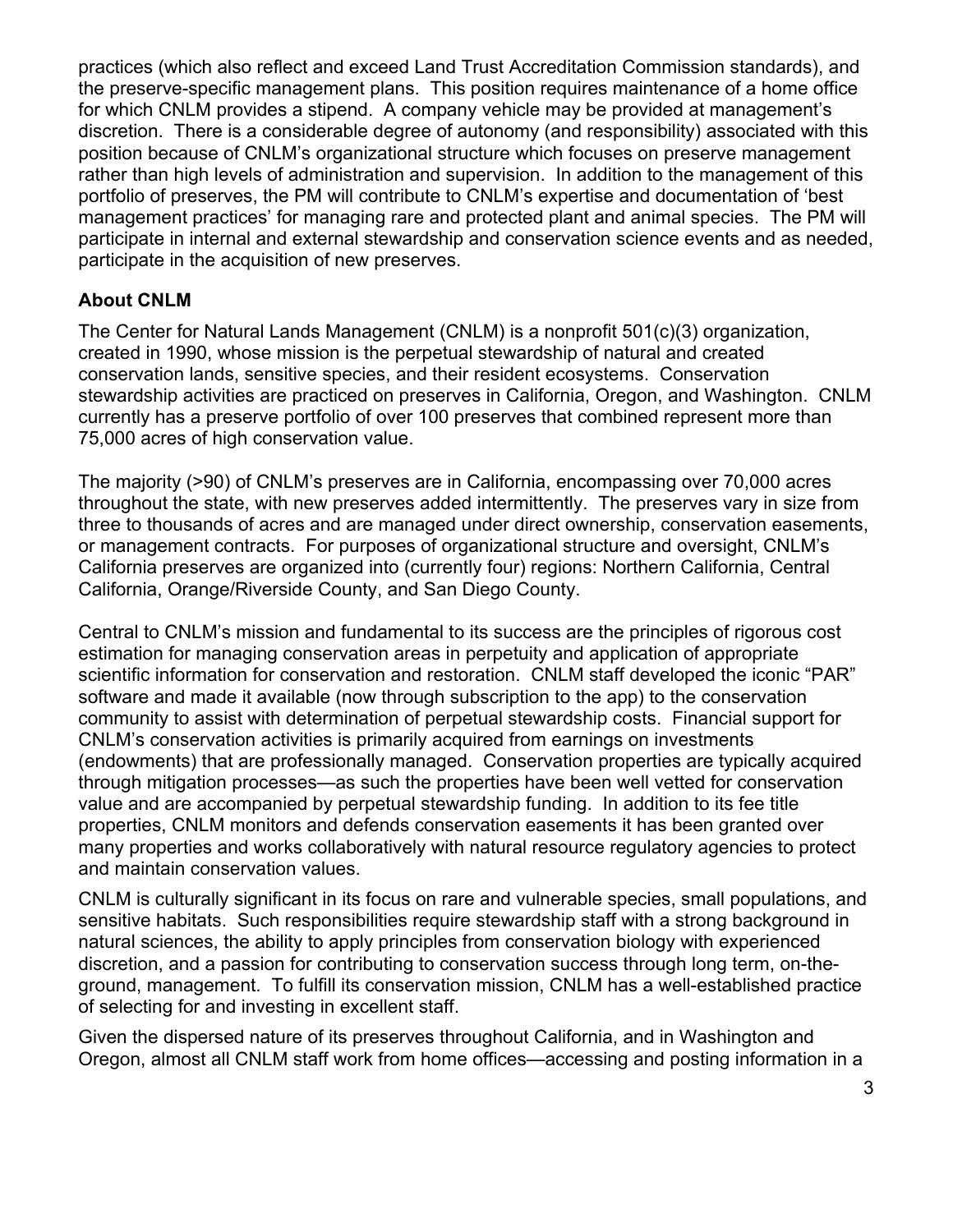cloud-based system and maintaining core culture through virtual and in-person (when possible) meetings. CNLM currently maintains a small administrative office in Temecula, California.

CNLM offers competitive salary, paid vacation and sick time, and other financial benefits. Most importantly, we offer the opportunity to collaborate with a team of talented and committed conservation professionals and to achieve a legacy of substantial conservation impact.

## **RESPONSIBILITIES**

- Provide stewardship for a portfolio of CNLM Central Region preserves including planning, management, enhancement, monitoring, reporting, budgeting, and other activities
- Monitor occurrences and populations of native, listed, and exotic species of plants and animals
- Manage a large and growing database with biological, weather, and spatial data; analyze and represent results from analysis in a manner appropriate for reports, presentations, and the most meaningful application to adaptive management of the preserves
- Conduct specific preserve management activities such as vegetation management, maintaining and repairing fences and posting signs, patrolling and enforcement (of easement conditions), and preparing scopes of work and contracts for specific services if required for appropriate stewardship and as allowed by preserve budgets
- Manage grazing as a vegetation management tool, including the conduct of effective communications and relationships with grazing operators, monitoring grazing effects, and drafting appropriate grazing lease agreements
- Review monitoring protocols, analyze and interpret the results of monitoring activities, and incorporate this information into management activities and plans
- Develop and maintain a permanent record of preserve activities, decisions taken, and preserve conditions
- Manage and engage the public, as needed, especially with respect to use of trails on CNLM preserves
- Prepare and implement annual work plans, budgets, and reports
- Identify any additional (beyond provided budget and work plan) important activities, develop plans, and participate in efforts to acquire additional resources
- Work effectively, productively, and professionally with other CNLM staff, particularly those in the Central California Region where some activities may be shared from time-to-time
- Work professionally with natural resources agencies, consultants, and other conservation organizations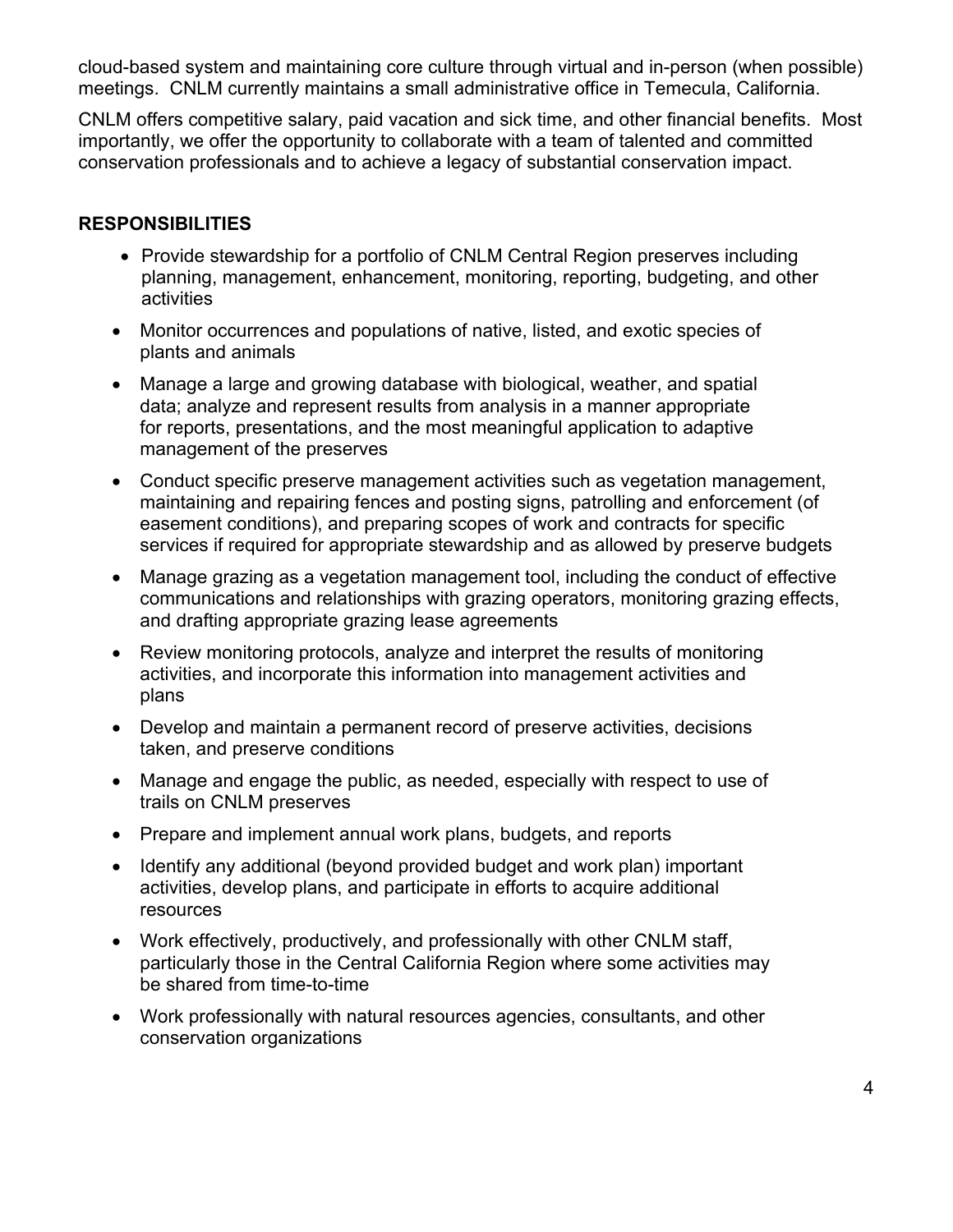- Participate in acquiring new CNLM preserves which includes conducting PAR (Property Analysis Record) analyses on new properties and conducting associated field surveys and due diligence as needed
- Potentially supervise other CNLM staff if such positions are developed
- Fulfill other duties as assigned

### **REQUIREMENTS**

- Master of Science (or Arts) degree (strongly preferred) in Natural Resource Management, Biology, Wildlife Ecology, Range Ecology, Botany, or related field; or compelling evidence of equivalent experience and self-education that would result in understanding of core principles and ability to use statistical, preserve design, ecological, and genetic principles in preserve stewardship and decisionmaking
- Relevant experience in land stewardship, including application of good management practices, restoration, and management of rare or fragile species; at least three years of such experience is desirable
- Experience in management of valley saltbush scrub, valley sink scrub, and annual grassland vegetative communities is desirable
- Strong background—from formal education, experience, or a combination—in ecology, with an emphasis in plant and/or wildlife biology or range management, is highly desirable
- Knowledge—identification, life history characteristics, management—of native plants in the San Joaquin Valley is highly desirable
- Excellent communication skills; ability to write professional stewardship-related plans, reports, and other documents
- Understanding of basic statistical principles for designing monitoring protocols, simple field trials, and analyzing resulting data is highly desirable
- Ability to manage large datasets effectively and efficiently
- Demonstrated effectiveness in working collaboratively and professionally at public and client meetings
- Proven initiative-taker, able to work efficiently and effectively with minimal supervision, and able to appropriately use initiative to meet habitat management goals; seeking advice and policy guidance when needed and appropriate
- Able to quickly learn and effectively use the PAR (Property Analysis Record) software, including the due diligence required for proper application of this financial tool
- Able to prepare annual budgets and manage Preserve activities within them
- Able to structure time effectively and meet deadlines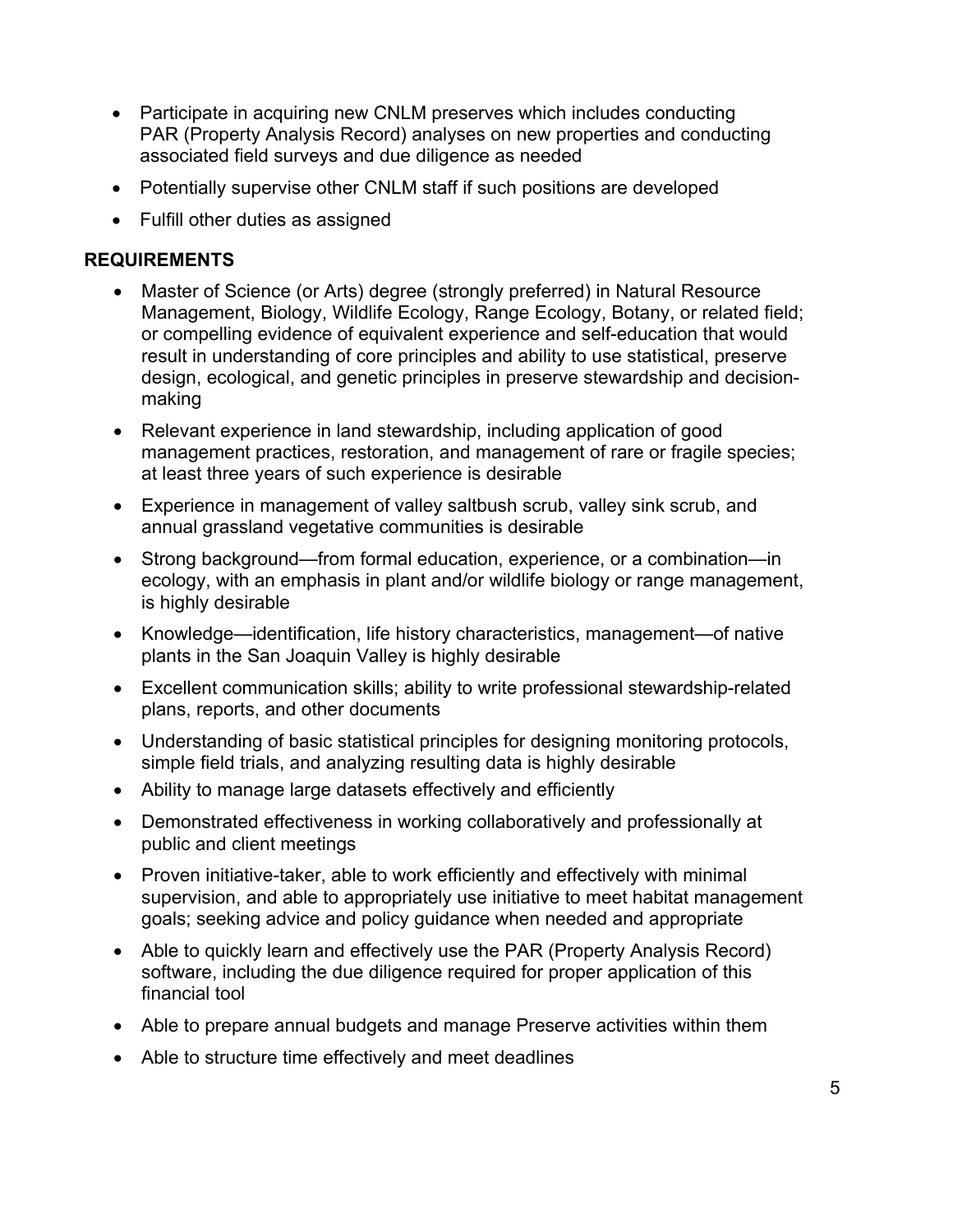- Ability to operate from a home office, to provide a safe location for a CNLM vehicle if one is provided, and to make efficient use of the limited funds available for transportation in traveling to/from the Preserve and conducting other workrelated responsibilities
- Working knowledge of GIS and GPS technologies and associated software and a working knowledge of Windows operating systems and PC applications such as Microsoft Office Suite; familiarity with statistical analyses and associated software is desirable
- Possession and maintenance of a valid driver's license and safe driving record
- Some familiarity with the California and Federal Endangered Species Acts and ability to work with appropriate discretion in a context involving listed species and regulatory requirements
- Possession of US Fish and Wildlife Service permit and CDFW permit to monitor any of the listed wildlife species found on the preserves is desirable; otherwise, the ability to quickly acquire the skills and experience that would lead to acquiring such permit is required

# **WORKING CONDITIONS**

- Regularly required to hike through a variety of habitat types and terrain, walking over uneven ground, climbing over obstacles, and accessing remote locations
- Regularly sits or stands at a desk or computer workstation
- Regularly required to operate a CNLM vehicle to conduct stewardship responsibilities (this may include a 4x4 truck or an all-terrain vehicle (ATV))
- Frequently works in an environment with harsh weather conditions—especially hot, dry summers
- Some evening and weekend responsibilities may be required, including travel (and as can be safely conducted during the COVID-19 pandemic)
- Timing of work may be related to biological windows, fiscal deadlines, Board meetings, legal commitments, or other defining timeframes. As such, periods of heavy workload may occur
- Coordination of work with other CNLM staff is appropriate and often necessary
- May be required to use or supervise the use of pesticides and or other chemical substances
- Occasionally required to use or supervise the use of powered equipment such as weed trimmers and chain saws
- Occasionally lifts, positions, or otherwise moves objects weighing up to 50 pounds